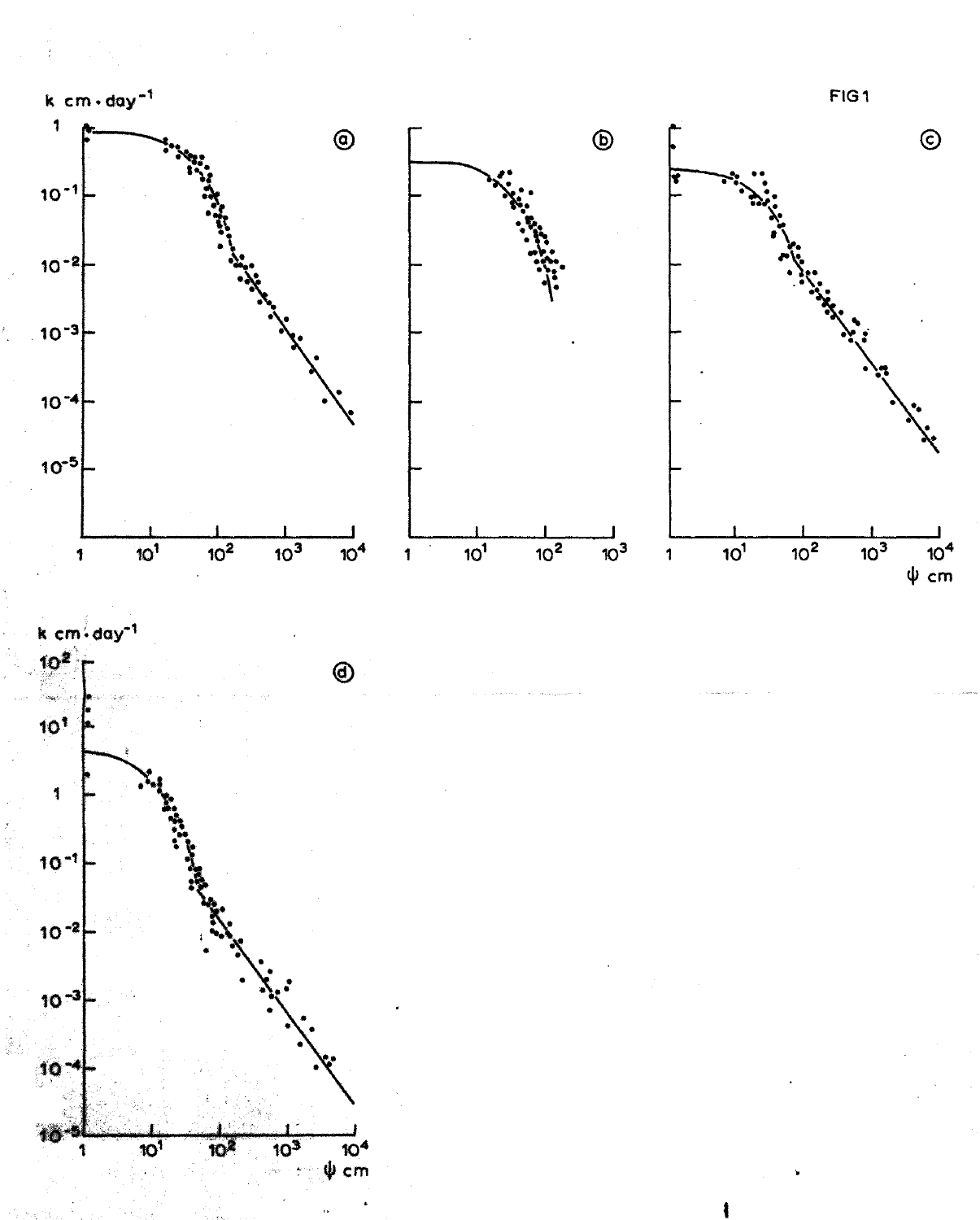



FIG<sub>2</sub>

 $\Psi$  cm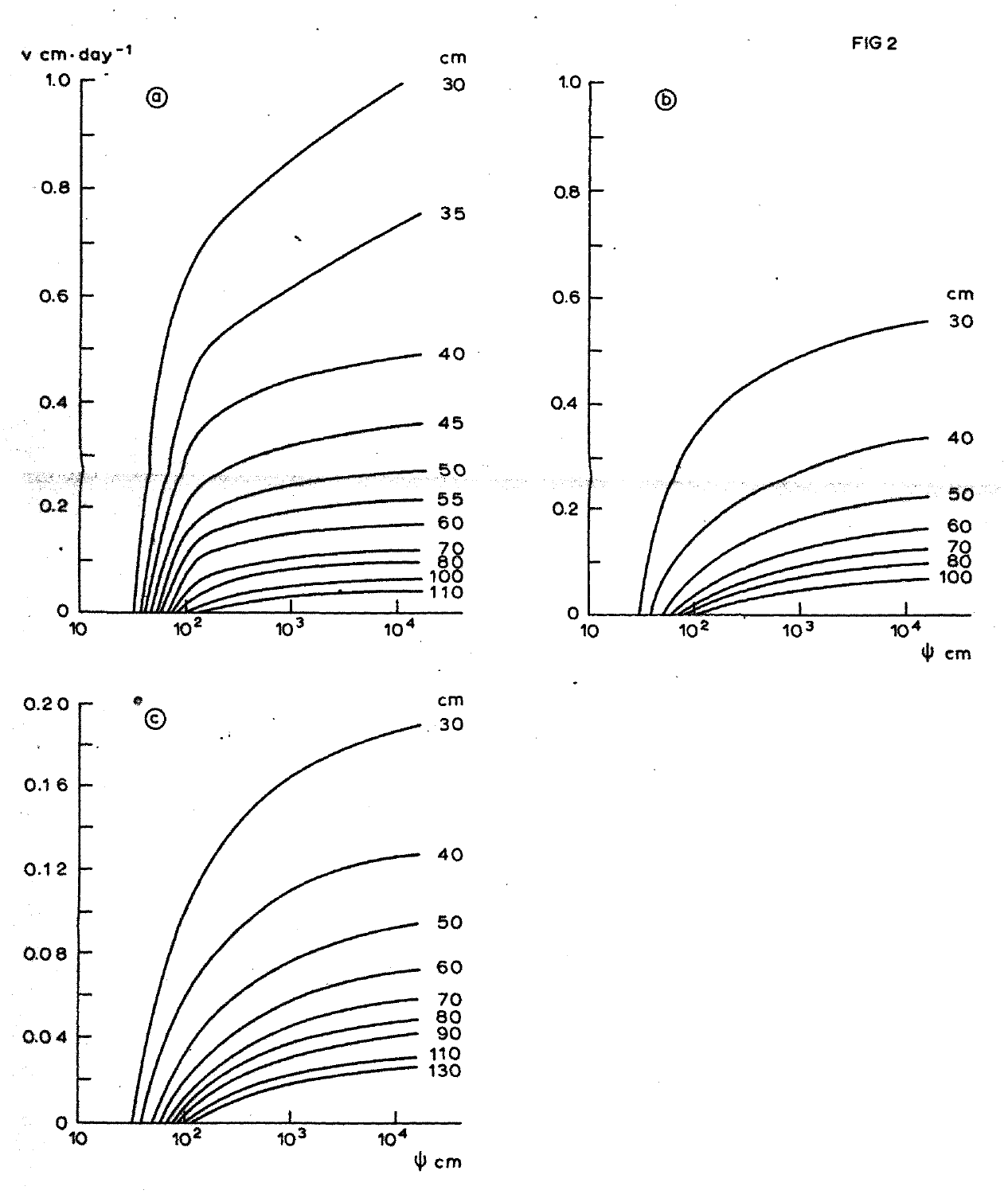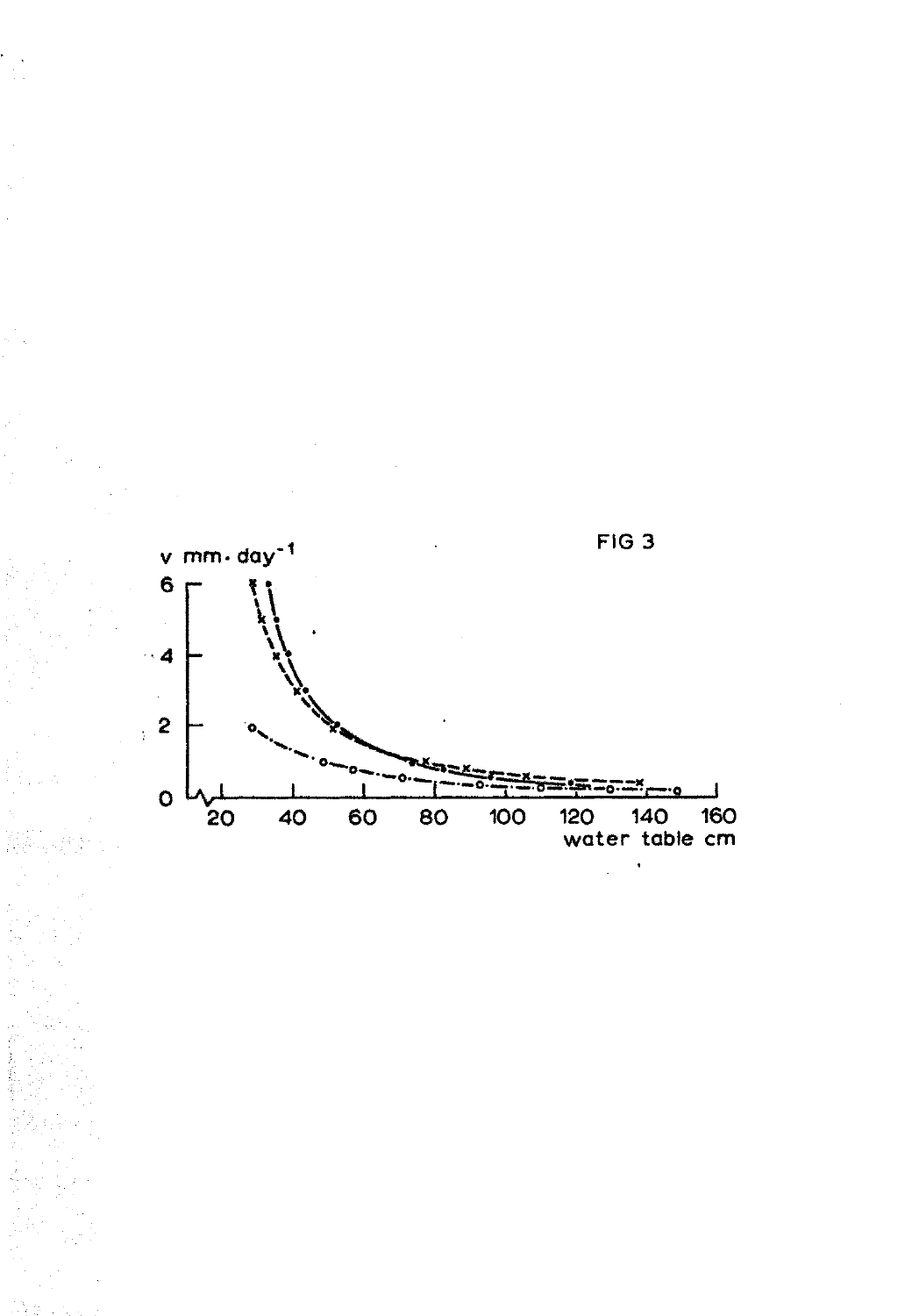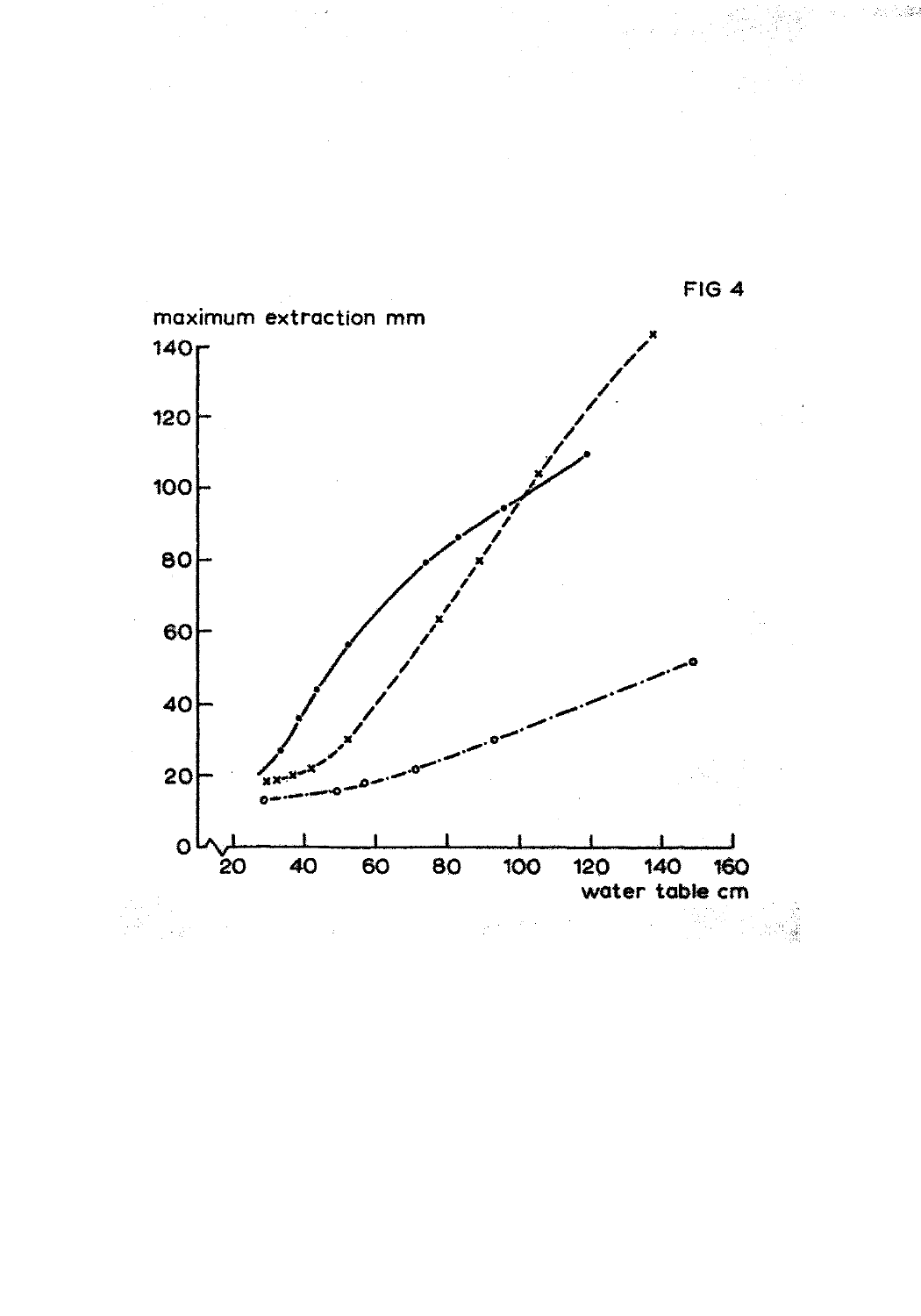

64c.13.1/14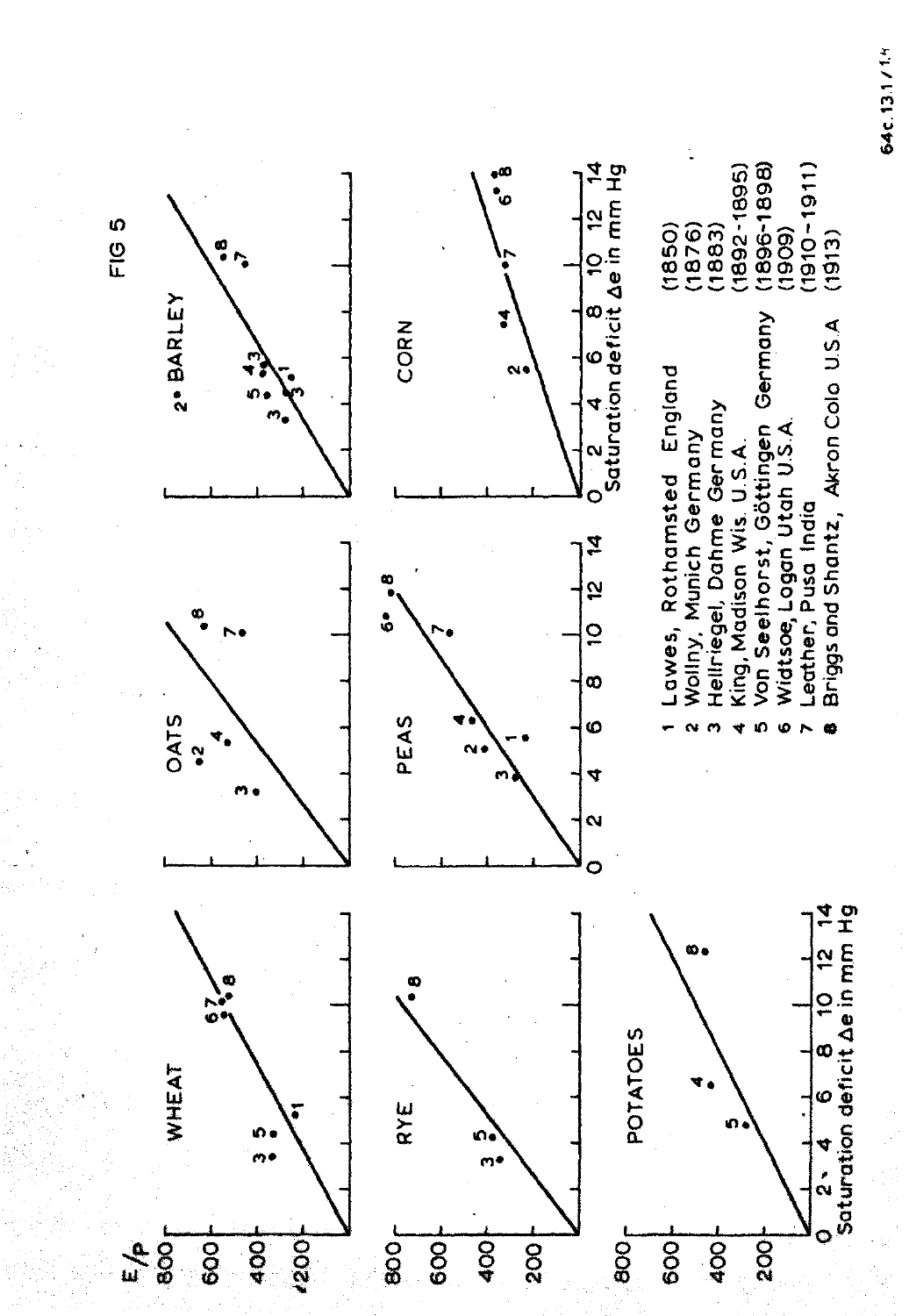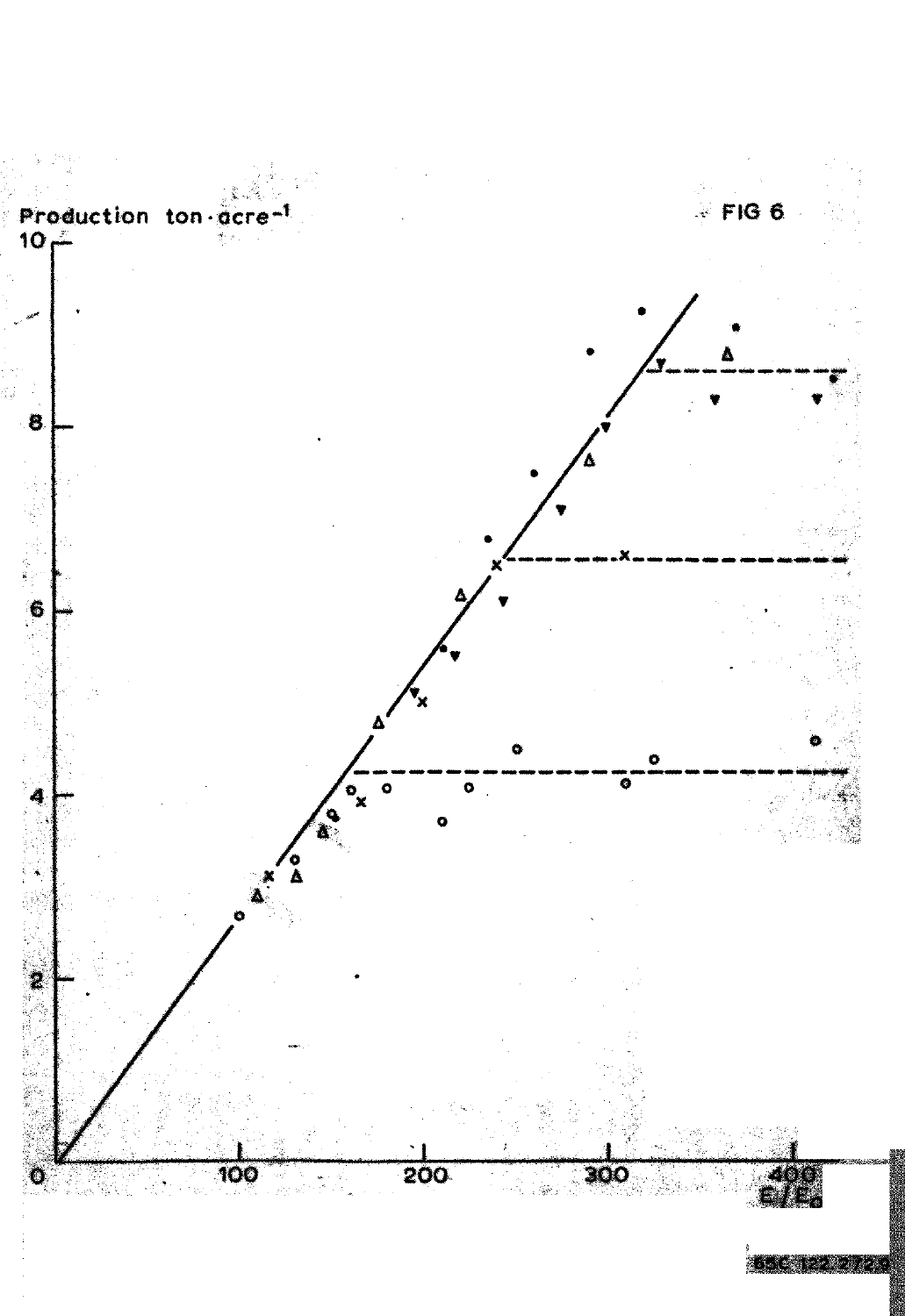



d

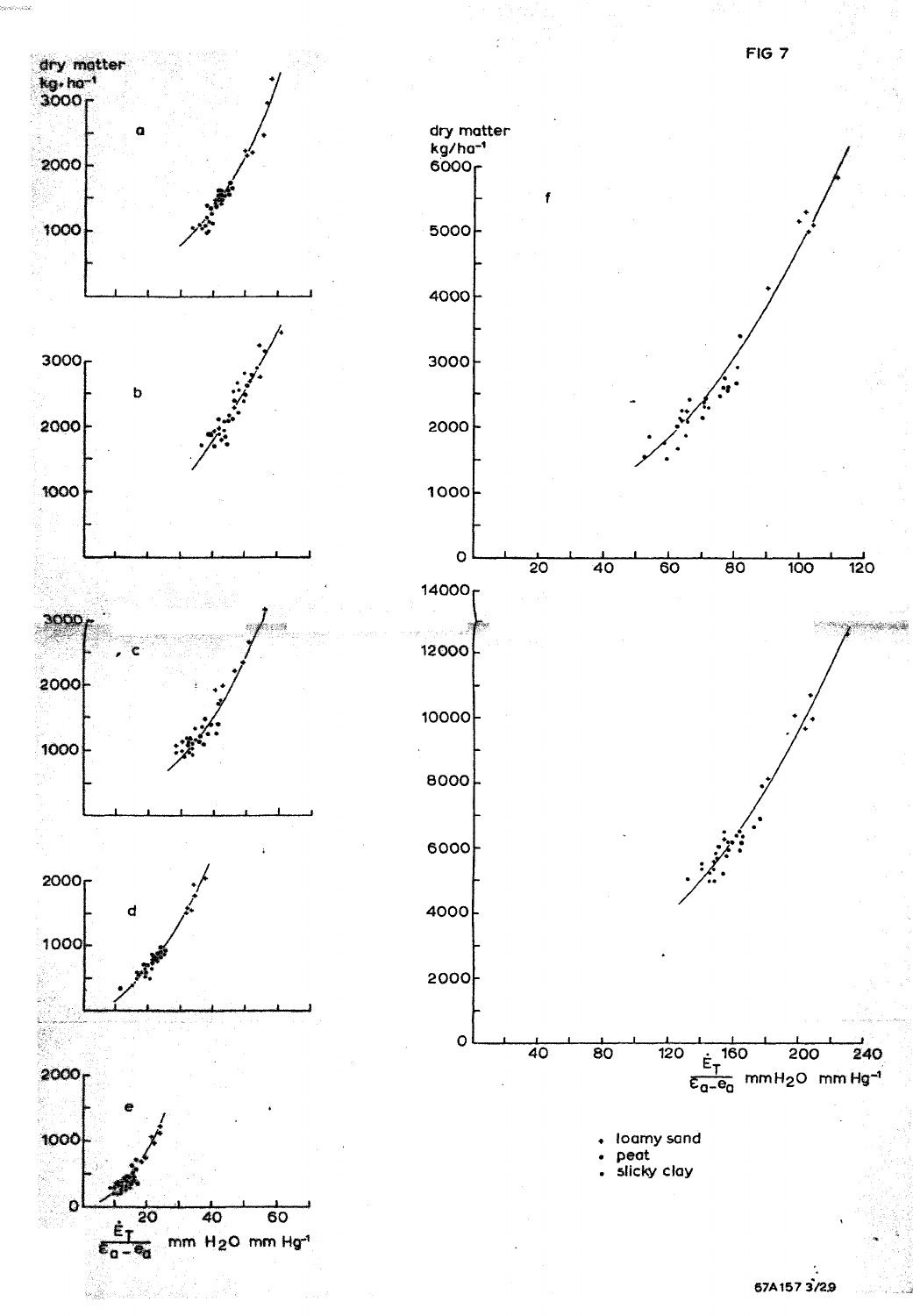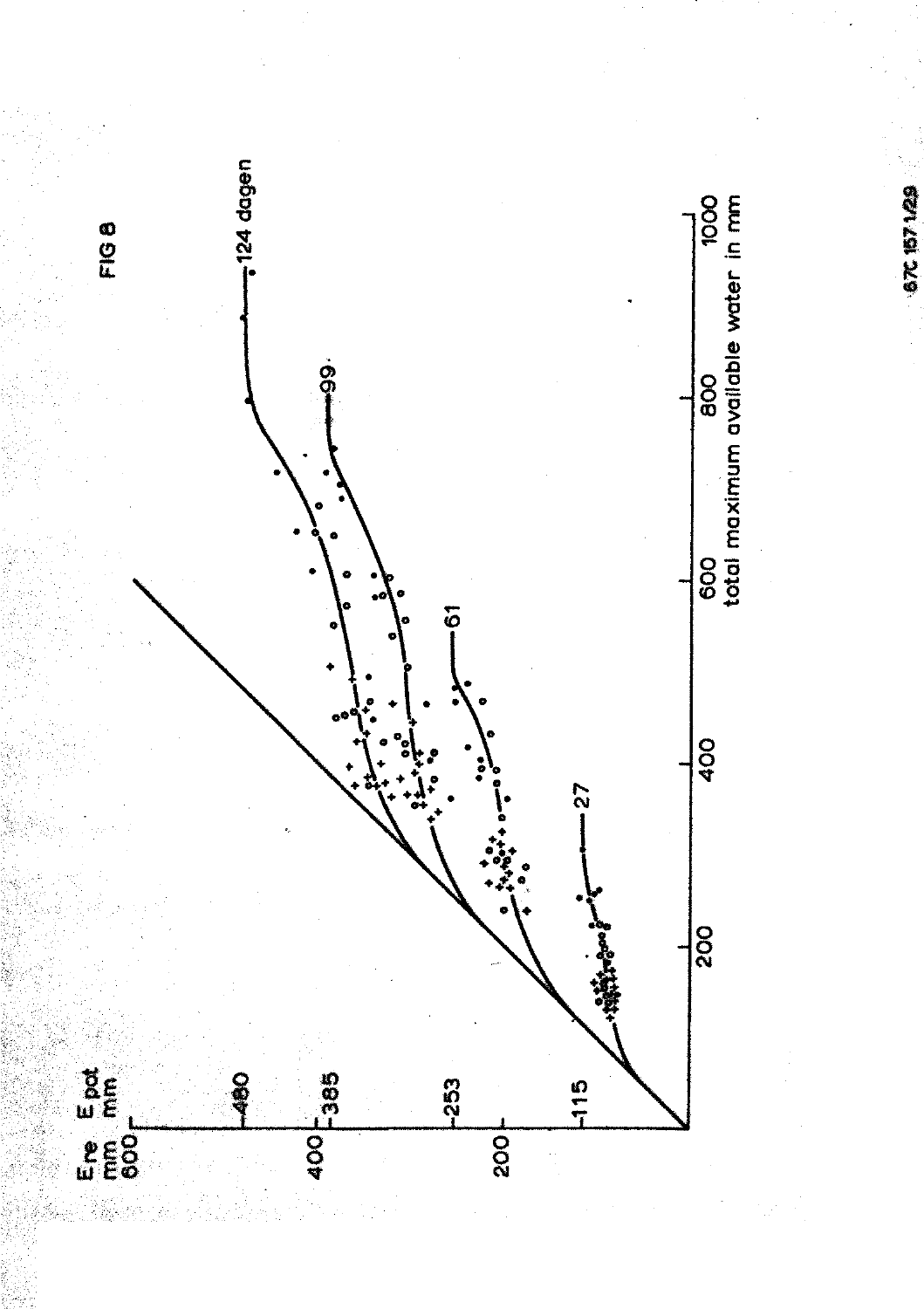

67a 45.3/2.9

FIG 9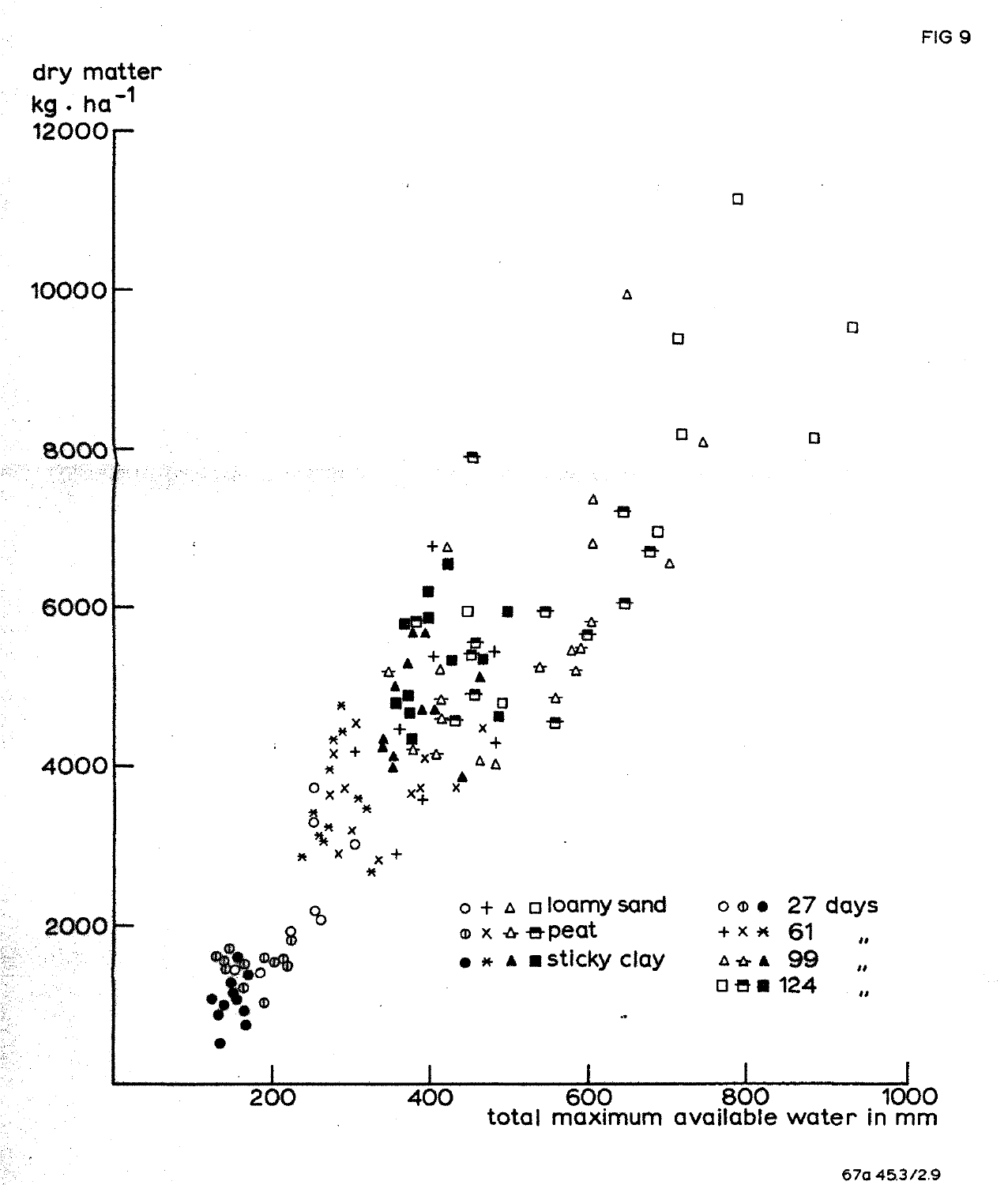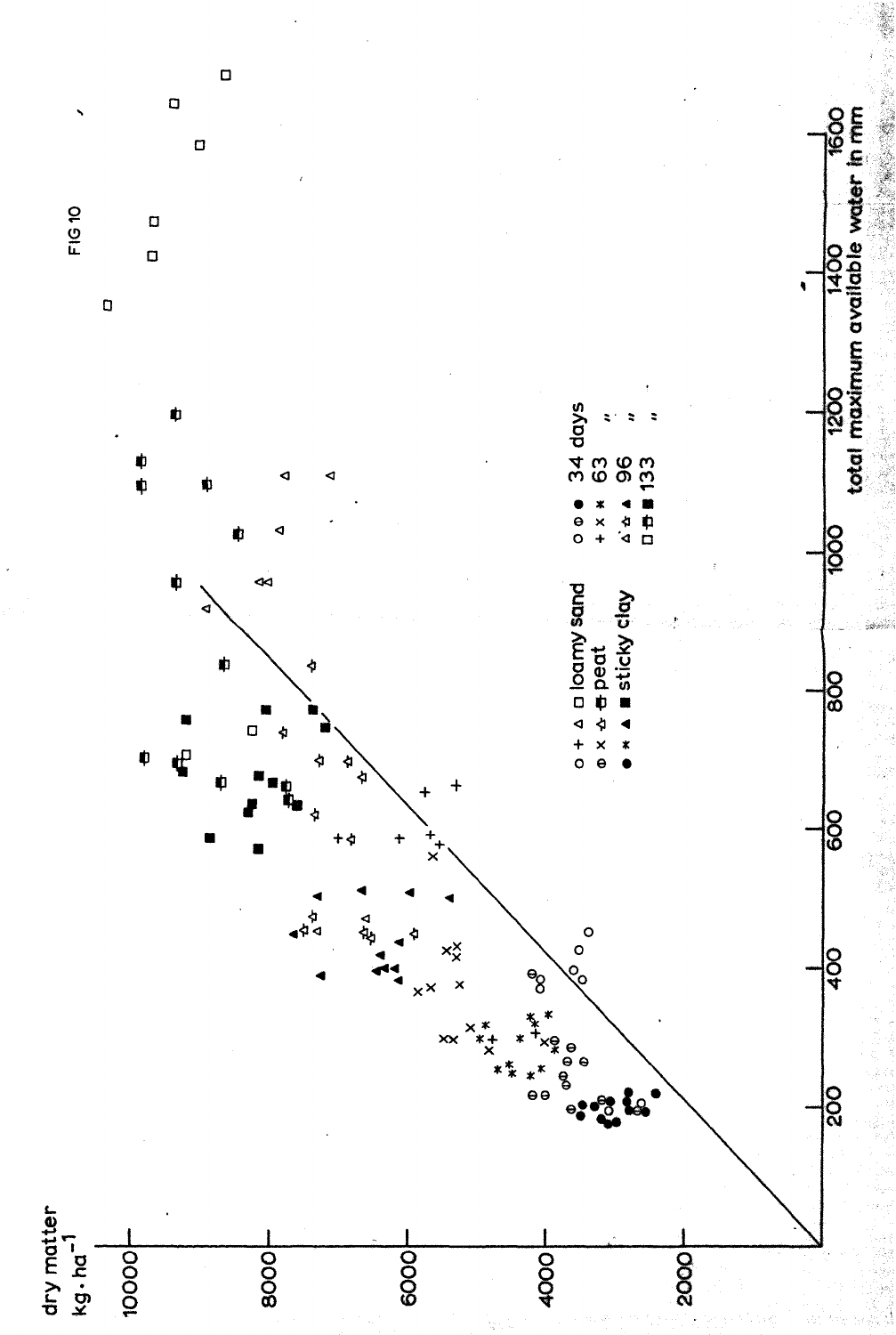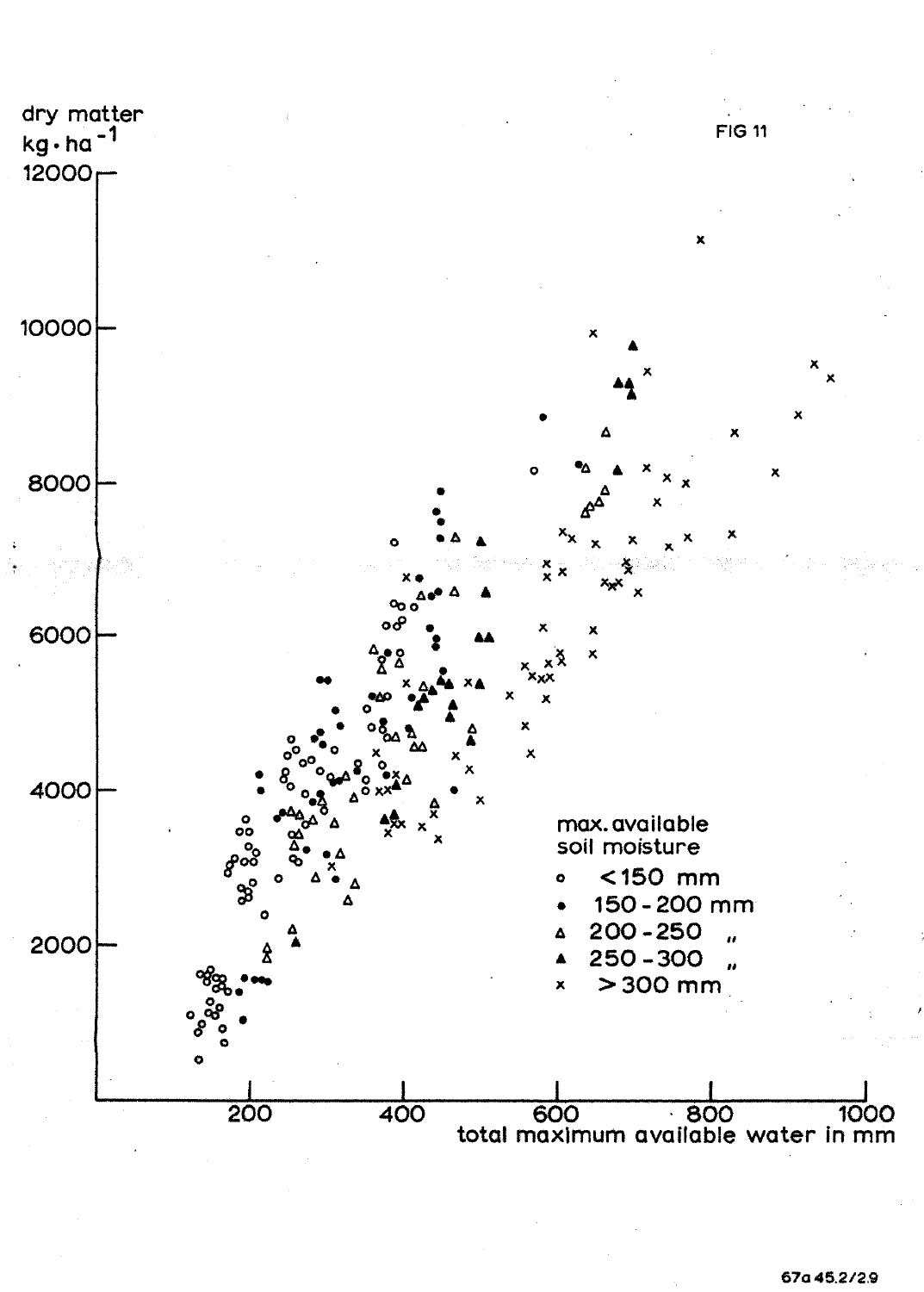